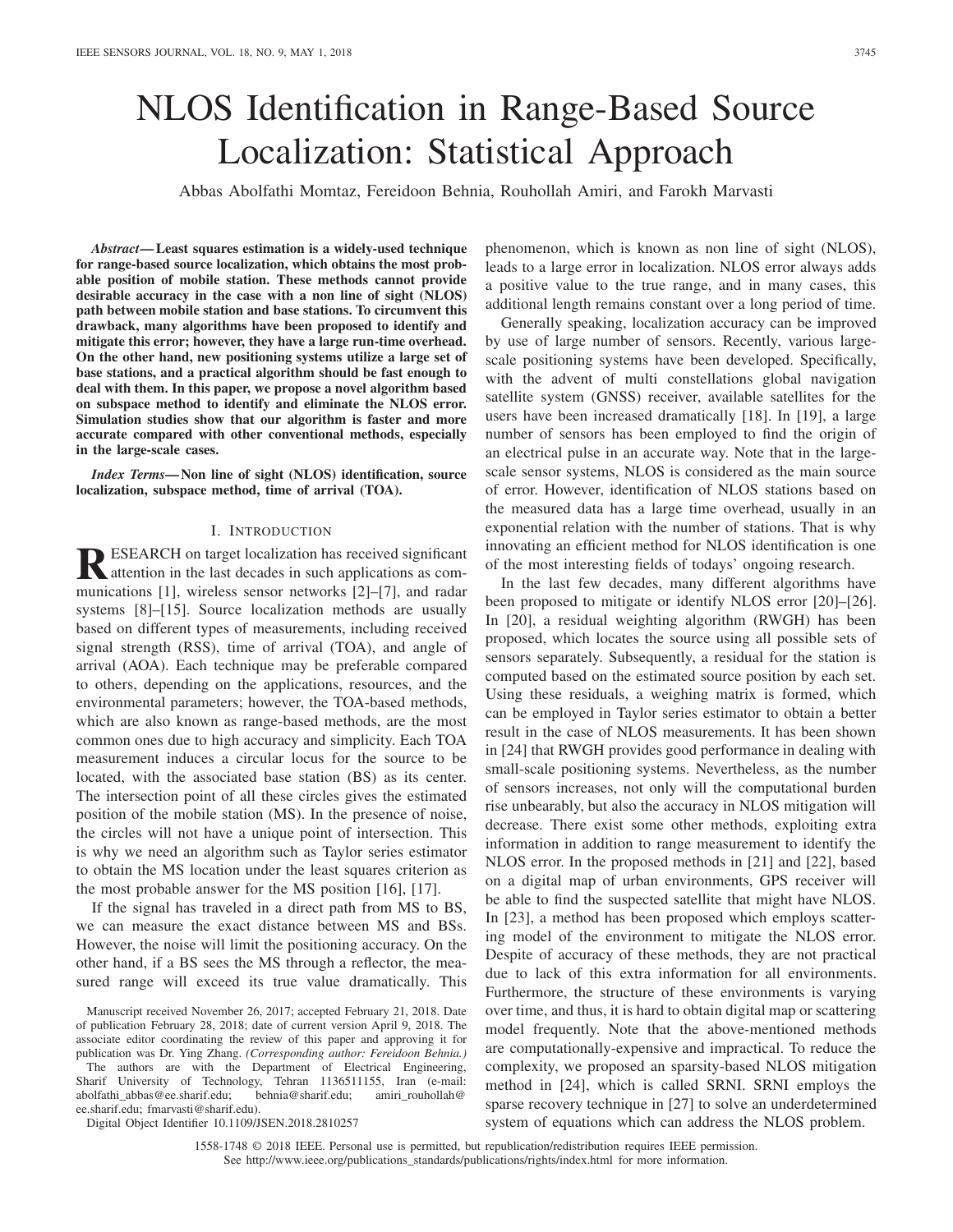In this paper, we propose a novel algorithm to identify NLOS stations based on statistical features of range measurements, which is called Fast Identification of NLOS error using Eigenvector (FINE). We model the NLOS error as a deterministic additive term in addition to a white zero-mean Gaussian noise. FINE algorithm tries to find this value using the autocorrelation function of the error and its eigenvector. Since there are highly efficient algorithms for eigenvalue decomposition of special matrices, e.g., [28], the proposed method will have computational benefits in dealing with large-scale positioning problems. Simulation results demonstrate superiority of the proposed method in comparison with the state-of-the-art algorithms in terms of accuracy and complexity.

The notations used in this paper are as follows: We denote matrices by uppercase bold letter and vectors by lowercase bold letter. The notations  $(*)^{-1}$ ,  $(*)^T$ , and  $(*)^H$  stand for inverse, transpose, and conjugate transpose operations. *I* denotes the identity matrix, whose size can be found from context. The symbols  $E\{*\}$  and  $\|\ast\|$  stands for statistical expectation and  $\ell_2$  norm, respectively.

The rest of this paper is organized as follows: The problem is formulated in Section II. The proposed method for identifying the NLOS stations is given in Section III. Simulation results are presented in Section IV. Finally, Section V concludes this paper.

#### II. PROBLEM STATEMENT

We consider a two-dimensional (2-D) localization scenario. We aim to locate a single mobile station (MS) using a set of *N* widely distributed base stations (BSs), whose positions are represented by  $\mathbf{s}_i = [x_i, y_i]^T$ ,  $i = 1, ..., N$ . The true position of the to be located MS is denoted by  $\mathbf{u} = [x, y]^T$ .

In the presence of NLOS, the measured range in the *i*th BS can be represented as

$$
\tilde{r}_i = r_i + n_i + w_i, \quad i = 1, 2, ..., N
$$
 (1)

where  $w_i$ 's are measurement noises and assumed to be independent and identically distributed (iid) zero-mean Gaussian random variables with variance  $\sigma^2$ .  $n_i$  is a constant and nonnegative parameter representing the NLOS value. In fact, *ni* has non-zero value only for NLOS measurements. *ri* denotes the true range between the MS and the *i*th BS, and can be represented as follows:

$$
r_i = \|\mathbf{s}_i - \mathbf{u}\| = \sqrt{(x_i - x)^2 + (y_i - y)^2}
$$
 (2)

In the absence of NLOS, the MS position can be estimated, using least squares (LS) criterion, as follows [16]:

$$
(\hat{x}, \hat{y}) = \operatorname{argmin}_{x, y} \sum_{i=1}^{N} (\tilde{r}_i - \sqrt{(x_i - x)^2 + (y_i - y)^2})^2
$$
 (3)

Problem (3) is highly nonlinear in terms of MS position. Thus, any deviation from NLOS-free model results in a large estimation error. Identifying the NLOS stations and disregarding the associated range measurements has been considered as a solution for circumventing the aforementioned problem. In the next section, we shall propose a novel solution for this problem, identifying NLOS stations using subspace orthogonality of the noise and NLOS.

#### III. PROPOSED ALGORITHM

In this section, we develop a novel algorithm based on statistical characteristics of error terms (noise plus NLOS). To this end, we first restate (1) in matrix form as

where

$$
\rho = n + w \n\tilde{r} = [\tilde{r}_1, \tilde{r}_2, ..., \tilde{r}_N]^T \nr = [r_1, r_2, ..., r_N]^T \nn = [n_1, n_2, ..., n_N]^T \nw = [w_1, w_2, ..., w_N]^T
$$
\n(5)

 $\tilde{r} = r + \rho$  (4)

Taking autocorrelation on *ρ* and using (5) yield

$$
R_{\rho} = \mathbb{E}\{(n+w)(n+w)^{H}\}\
$$
  
=  $\mathbb{E}\{nn^{H}\} + \mathbb{E}\{nw^{H}\} + \mathbb{E}\{wn^{H}\} + \mathbb{E}\{ww^{H}\}$  (6)

where  $R_\rho$  denotes autocorrelation of  $\rho$ . Since *w* is white and zero-mean Gaussian noise with the power  $\sigma^2$ , (6) can be expressed as

$$
R_{\rho} = n n^H + \sigma^2 I \tag{7}
$$

Multiplying (7) with *n* from right-hand side gives

$$
R_{\rho}n = nn^{H}n + \sigma^{2}n
$$
  
= 
$$
(\sum_{i=1}^{N} |n_{i}|^{2} + \sigma^{2})n
$$
 (8)

Expression (8) demonstrates that  $\left(\sum_{i=1}^{N} |n_i|^2 + \sigma^2\right)$  is an eigenvalue of  $\mathbf{R}_{\rho}$  with eigenvector  $\mathbf{n}$ . In a symmetric matrix, all of the eigenvectors are orthogonal to each other. Suppose that *e* represents another arbitrary eigenvector of *Rρ*. Since *e* is orthogonal to *n*, multiplying (7) with *e* yields

$$
R_{\rho}e = nn^{H}e + \sigma^{2}e
$$
  
=  $\sigma^{2}e$  (9)

By comparing (8) and (9), we realize that the eigenvector corresponding to maximum eigenvalue of  $R_\rho$  is *n*. Therefore, if one can find  $\mathbf{R}_{\rho}$ , it will be possible to identify NLOS by finding its maximum eigenvalue and the associated eigenvector.

To calculate  $\mathbf{R}_{\rho}$ , we can measure  $\rho$  for *M* times and use an approximate approach for expectation operator as follows:

$$
R_{\rho} = \frac{\sum_{l=1}^{M} \rho_l \rho_l^H}{M} \tag{10}
$$

where  $\rho_l$  represents the error vector,  $\rho$ , in the *l*th observation. The time between observations should be large enough to let *w* be uncorrelated among  $\rho_l$ 's. We also need the true position of the MS to calculate  $\rho$  via (4); however, this position is unknown. When there are a large number of BSs, we can find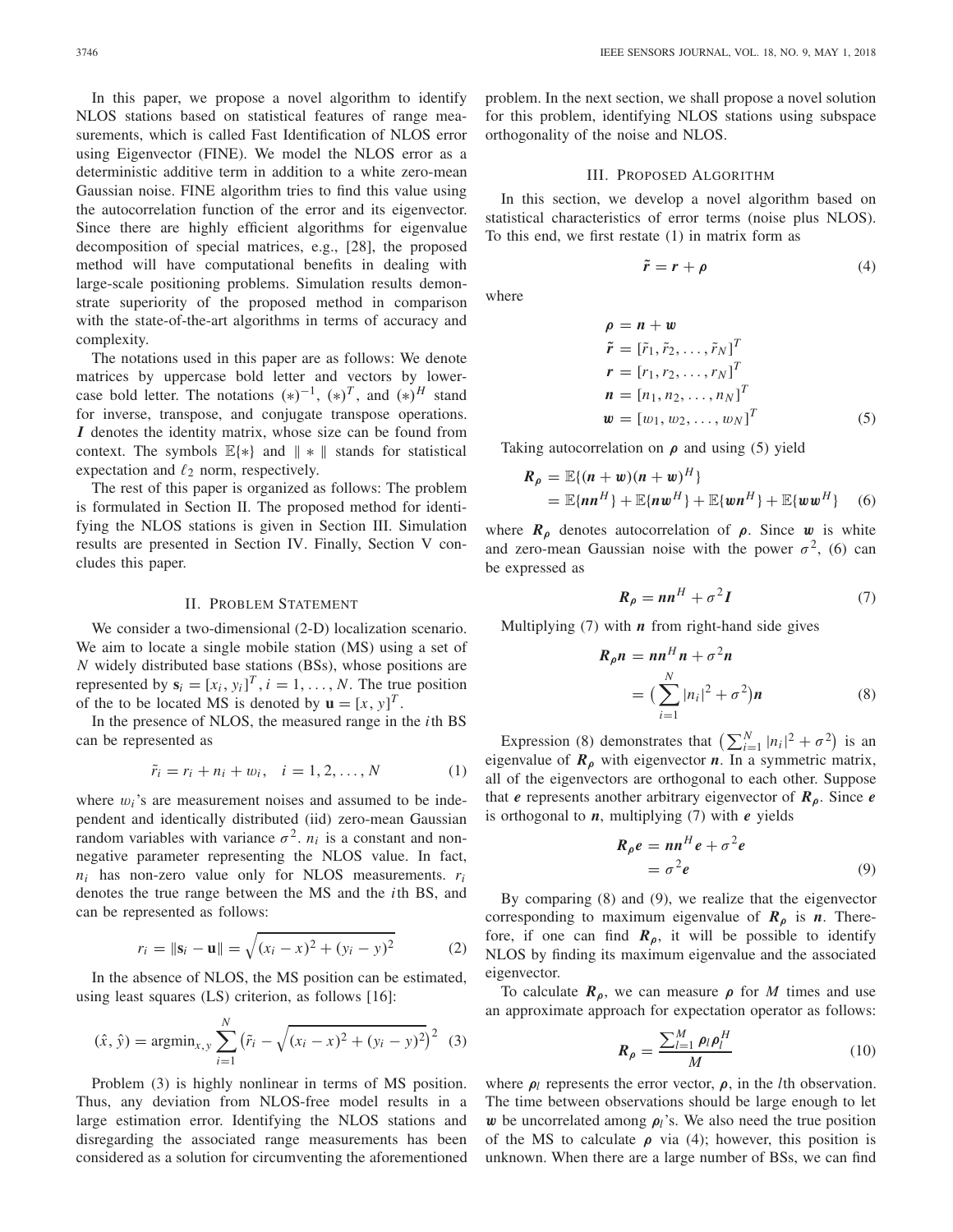the MS position via all stations by neglecting the error due to the NLOS, and considering the result as the true MS position to calculate *ρ*.

In order to find out whether there is an NLOS error or not, based on (8) and (9), we need to estimate  $\sigma^2$  and compare it with the largest eigenvalue. If this eigenvalue exceeds  $\sigma^2$ , it with the largest eigenvalue. If this eigenvalue exceeds  $\sigma^2$ ,<br> $\sum_{i=1}^{N} |n_i|^2$  term and consequently NLOS error should exist. According to (9), all the eigenvalues except the largest one should be equal to  $\sigma^2$ . However, since we use (10) instead of mathematical expectation to calculate  $R_\rho$ , eigenvalues become random variables and non-constant. Thus, we need a method to assess existence of NLOS term in the largest eigenvalue of *Rρ*. Before describing this method, two lemmas are presented to introduce the eigenvalues distribution and relation among their sorted samples.

*Lemma 1*: The eigenvalues of an autocorrelation matrix for normal distribution can be described using Marcenko law [29]. Marcenko law introduces the following probability density function (PDF) for eigenvalues:

$$
f_{\lambda}(\lambda) = \begin{cases} \frac{\gamma}{2\pi\lambda}\sqrt{(b-\lambda)(\lambda-a)}, & \text{if } \lambda \in [a,b] \\ 0, & \text{otherwise} \end{cases}
$$
 (11)

where  $\gamma$  denotes the ratio of the number of observations and samples, which controls the statistical feature of Marcenko distribution and

$$
a = (1 - \gamma^{-1/2})^2
$$
  
\n
$$
b = (1 + \gamma^{-1/2})^2
$$
\n(12)

*Proof*: Proof is given in [29].

*Remark 1:* Cumulative distribution function (CDF) of (11) is not easy to work with. Whenever  $\gamma$  is close enough to one, we can fit an exponential function to the above-mentioned CDF as

$$
F_{\lambda}(\lambda) = 1 - e^{-\alpha \lambda} \tag{13}
$$

where  $\alpha$  is a constant to adjust this function to the data.

*Lemma 2:* The function created by *sorting* the samples of a non-negative random variable can be approximated by the inverse of its CDF.

*Proof:* To illustrate this concept, let us define *sorting* as an operation on the samples, where each sample is larger than all of its left-sided samples. Moreover, without loss of generality, we normalize the samples to their largest value so that the range of samples becomes between 0 and 1.

Therefore, we can interpret *sorting* space as the probability that a sample is larger than all of its left-sided samples, which can be written via the following mathematical expression:

$$
\tau = P(\lambda' < \lambda) = F_{\lambda}(\lambda) \tag{14}
$$

or

$$
\lambda = F_{\lambda}^{-1}(\tau) \tag{15}
$$

where  $\lambda$  is the eigenvalue in position  $\tau$  and  $\lambda'$  denotes all of its left-sided samples after sorting.

Let  $\lambda_i$  be the eigenvalue of  $\mathbf{R}_{\rho}$  for  $i = 1, \ldots, N$ . We create a discrete function by sorting and relating eigenvalues to the sorting space as

$$
F = \{ (\lambda_1, \frac{1}{N}), (\lambda_2, \frac{2}{N}), \dots, (\lambda_{N-1}, \frac{N-1}{N}), (\lambda_N, \frac{N}{N}) \}
$$
(16)

where

$$
\lambda_1 < \lambda_2 < \ldots < \lambda_N
$$

In this function, eigenvalues and the sorting space are intentionally inversed to result in CDF function. According to lemma 1 and 2, (13) is an appropriate function to be fitted on (16) by adjusting  $\alpha$  for  $i = 1...N - 1$ . To this end, we can use an initial guess for  $\alpha$  and gradient descent method to improve our guess. Let the initial value of  $\alpha$  be 0. We define the following vectors using data in (16).

$$
\mathbf{h} = \begin{pmatrix} \lambda_1 e^{-\alpha \lambda_1} \\ \lambda_2 e^{-\alpha \lambda_2} \\ \vdots \\ \lambda_{N-1} e^{-\alpha \lambda_{N-1}} \end{pmatrix}
$$

$$
\mathbf{z} = \begin{pmatrix} \frac{1}{N} - (1 - e^{-\alpha \lambda_1}) \\ \frac{2}{N} - (1 - e^{-\alpha \lambda_2}) \\ \vdots \\ \frac{N-1}{N} - (1 - e^{-\alpha \lambda_{N-1}}) \end{pmatrix}
$$
(17)

The error caused by this guess is calculated as follows:

$$
\delta = [\boldsymbol{h}^T \boldsymbol{h}]^{-1} \boldsymbol{h}^T z \tag{18}
$$

By adding this error to the initial guess as (19), putting back the result in (17), and iterating this procedure,  $\alpha$  converges to its final value.

$$
a \leftarrow a + \delta \tag{19}
$$

In this step all we know about  $\sigma^2$ , is its CDF and the fact that it is bigger than  $\lambda_{N-1}$ . Based on these data, the probability that  $\sigma^2$  is less than an arbitrary constant  $\Gamma$ , is

$$
\tau = P(\sigma^2 < \Gamma | \sigma^2 > \lambda_{N-1}) = \frac{F_\lambda(\Gamma) - F_\lambda(\lambda_{N-1})}{1 - F_\lambda(\lambda_{N-1})} \tag{20}
$$

One can obtain  $\Gamma$  by substituting (13) into (20) and solving it for  $\Gamma$  as follows:

$$
\Gamma = \lambda_{N-1} - \frac{\ln(1-\tau)}{\alpha} \tag{21}
$$

With all these in mind, in order to identify the NLOS error, we can find eigenvalues of  $\mathbf{R}_{\rho}$ , sort them as (16), and fit (13) to it. Then, calculate  $\Gamma$  from (21) for an arbitrary  $\tau$ . If the largest eigenvalue is greater than  $\Gamma$ , there should be an NLOS error with a chance of  $\tau$ .

Returning to (8), we realize that the eigenvector corresponding to the largest eigenvalue is *n*. The stations which deal with NLOS error have the have the largest components in *n*. We decide to select the station with the largest component in *n* as the NLOS station in each run of the algorithm. The procedure to determine the existence of NLOS error and finding NLOS position is summarized in Algorithm 1.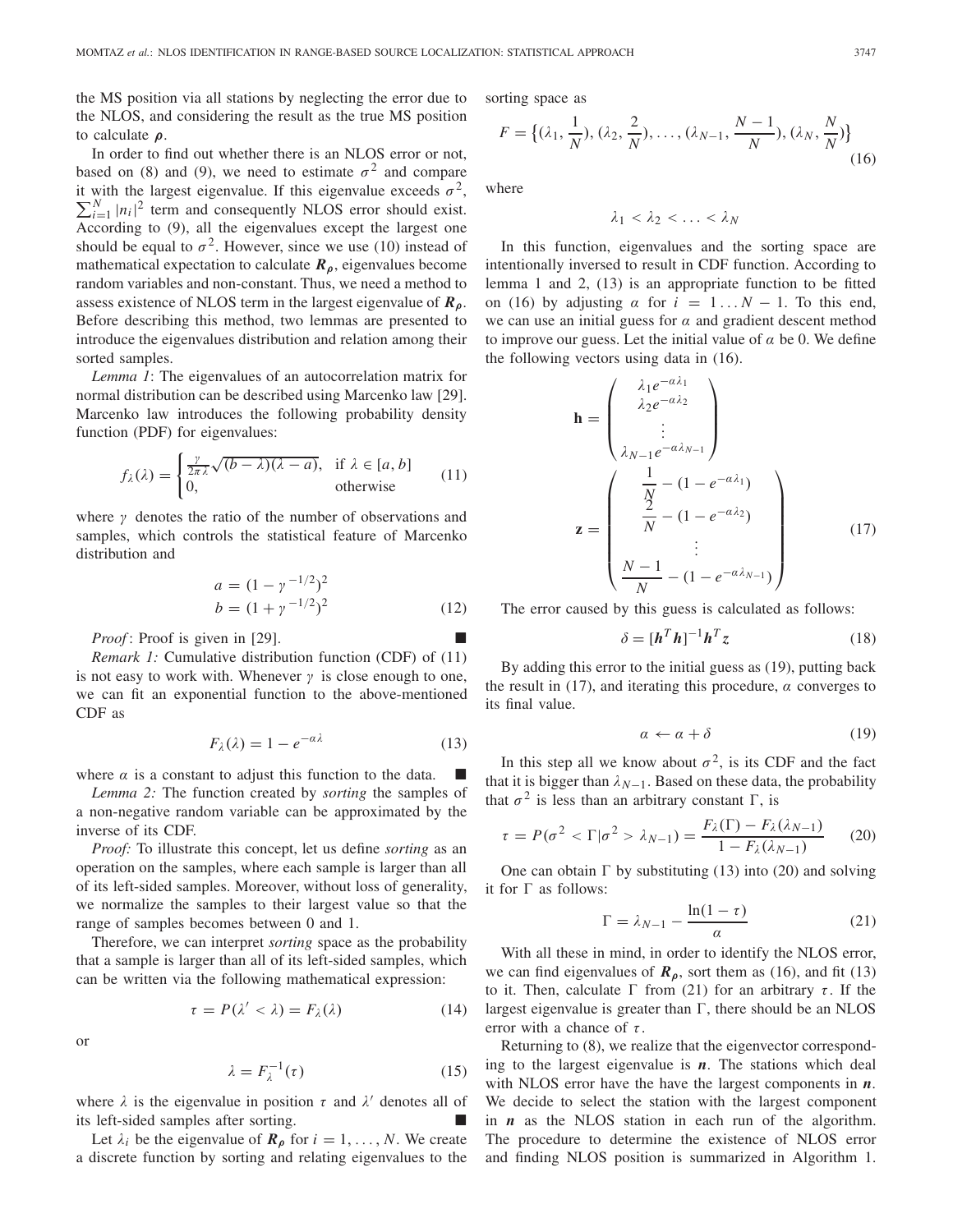Note that eigenvalue decomposition of  $\mathbf{R}_{\rho}$  can be obtained by exploiting off-the-shelf algorithms such as MATLAB eig routine, which provides the eigenvalues in decreasing order. We employ resulting eigenvalue vector, *λ*, and the eigenvector corresponding to maximum eigenvalue, *v*, as the input of Algorithm 1.

**Algorithm 1** NLOS Finder

**Input:** *λ* := A vector containing eigenvalues of *R<sup>ρ</sup>*  $v :=$  Eigenvector corresponding to the maximum eigenvalue of *R<sup>ρ</sup>*  $\tau$  := Chance of NLOS detection **Output:** NSN := NLOS Station Index  $\triangleright$  zero if there is no NLOS **procedure** NLOS FINDER(*λ*, *v*, τ )  $F \leftarrow sort(\lambda)$  $\alpha \leftarrow$  fit function (13) to *F*  $\Gamma \leftarrow$  equation (21) using  $\alpha$ **if**  $(\Gamma < \lambda_N)$  **then**  $NSN \leftarrow$  index of maximum(*v*) **else**  $NSN \leftarrow 0$ **end if return** *NSN* **end procedure**

We can find only one NLOS station in each run of Algorithm 1. To identify all NLOS stations, we should eliminate suspected station in each run, and repeat the algorithm for the survived stations. This procedure must be continued until the algorithm does not be able to find any other NLOS station. In a *K*-dimensional space, we need at least  $(K + 1)$ stations to determine the MS position uniquely. Therefore, we cannot eliminate more than  $(N - K - 1)$  stations. To illustrate the proposed method in a clear way, Algorithm 2 is presented.

We control a tradeoff between false alarm rate and successful NLOS detection rate using  $\tau$ . Grater  $\tau$  will result in more accurate NLOS detection, but some NLOS stations may be lost. Smaller  $\tau$  leads to some false NLOS alarms, and subsequently we may lose some LOS stations.

*Remark 2:* As seen in Algorithm 2, the proposed method estimates the source position using survived measurements in a recursive structure, which is further employed to obtain an estimate of *Rρ*. The localization algorithm used here is nonlinear LS, which is sensitive to NLOS error. However, based on simulations conducted in Sec. IV-C, the proposed method is robust to increment in the number of NLOS stations. Furthermore, the proposed method can exploit robust localization methods such as [6] and [7] instead of LS algorithm to provide more accurate source location, and in such case, high sensitivity to NLOS error will not exist.

## IV. SIMULATIONS

In this section, we use simulation study to demonstrate FINE algorithm characteristics and its advantages over other **Algorithm 2** Fast Identification of NLOS error using Eigenvector (**FINE**)

# **Input:**

 $\tilde{r}_i$  := Range vector measured by BSs for the *i*th observation **S** := The set of the BS positions as  $(x_j, y_j)$ , where *j* is the BS index

## **Output:**

- $(\hat{x}, \hat{y})$  := Estimated position of MS
- **procedure**  $FINE(\tilde{r}, S)$

**while** ever **do**

(*x* , *y* ) ← *LS*(*r***˜***i, S*) Estimated position of MS with LS algorithm using all survived observation

 $R_\rho \leftarrow$  Equation(10) using  $(x', y')$ 

 $\lambda \leftarrow Eigenvalue(R_{\rho})$ 

 $v \leftarrow Eigenvector(\mathbf{R}_{\rho})$   $\triangleright$  The eigenvector corresponding to maximum eigenvalue

 $NSN \leftarrow \text{NLOS finder}(\lambda, v, \tau)$   $\triangleright$  Algorithm 1 **if**  $(NSN = 0$  or  $size(S) \leq dimension + 1)$  **then** exit while **else** Eliminate the *i*th station in *S* **end if end while**  $(\hat{x}, \hat{y}) \leftarrow LS(\tilde{r}_i, S)$   $\triangleright$  Estimated position of MS with LS algorithm using the last observation and reminded part

of *S* **return**  $(\hat{x}, \hat{y})$ **end procedure**

practical algorithms such as LS [17], RWGH [20], and SRNI [24]. We conduct four different scenarios which focus on time efficiency and accuracy of the algorithms.

Root Mean Square Error (RMSE) is employed to evaluate the accuracy of different methods. Assuming we have an *M*-trial Monte-Carlo experiment, RMSE is defined as

RMSE = 
$$
\sqrt{\frac{\sum_{l=1}^{M} (\hat{x}_l - x)^2 + (\hat{y}_l - y)^2}{M}}
$$
 (22)

where  $(\hat{x}_l, \hat{y}_l)$  denotes the positioning result for the *l*th trial.

In all scenarios, we consider the stations to be located uniformly on a circle with radius of 10000 meters centered at the origin, the number of which is noted in each simulation scenario. Fig. 1 depicts the aforementioned localization geometry for especial case of 10 stations. The MS is located at (200, −400) m. We have repeated the experiments for different localization geometries and the results are mainly the same. Additive white Gaussian noise is employed for modeling the range measurement noise. It is considered that the noises in all stations have the same power. In these simulations  $\tau$  is selected as 0.95. We use 50 observations to compute *R<sup>ρ</sup>* for FINE algorithm. SRNI parameters are considered as suggested in the simulation section of [24]. In subsections B, C, D, we have repeated the experiment for 1000, 100, 100 times, respectively. In the last simulation, we show that RWGH algorithm is highly computationally demanding, even for small-scale positioning problems. Moreover, we have shown in [24] that SRNI out-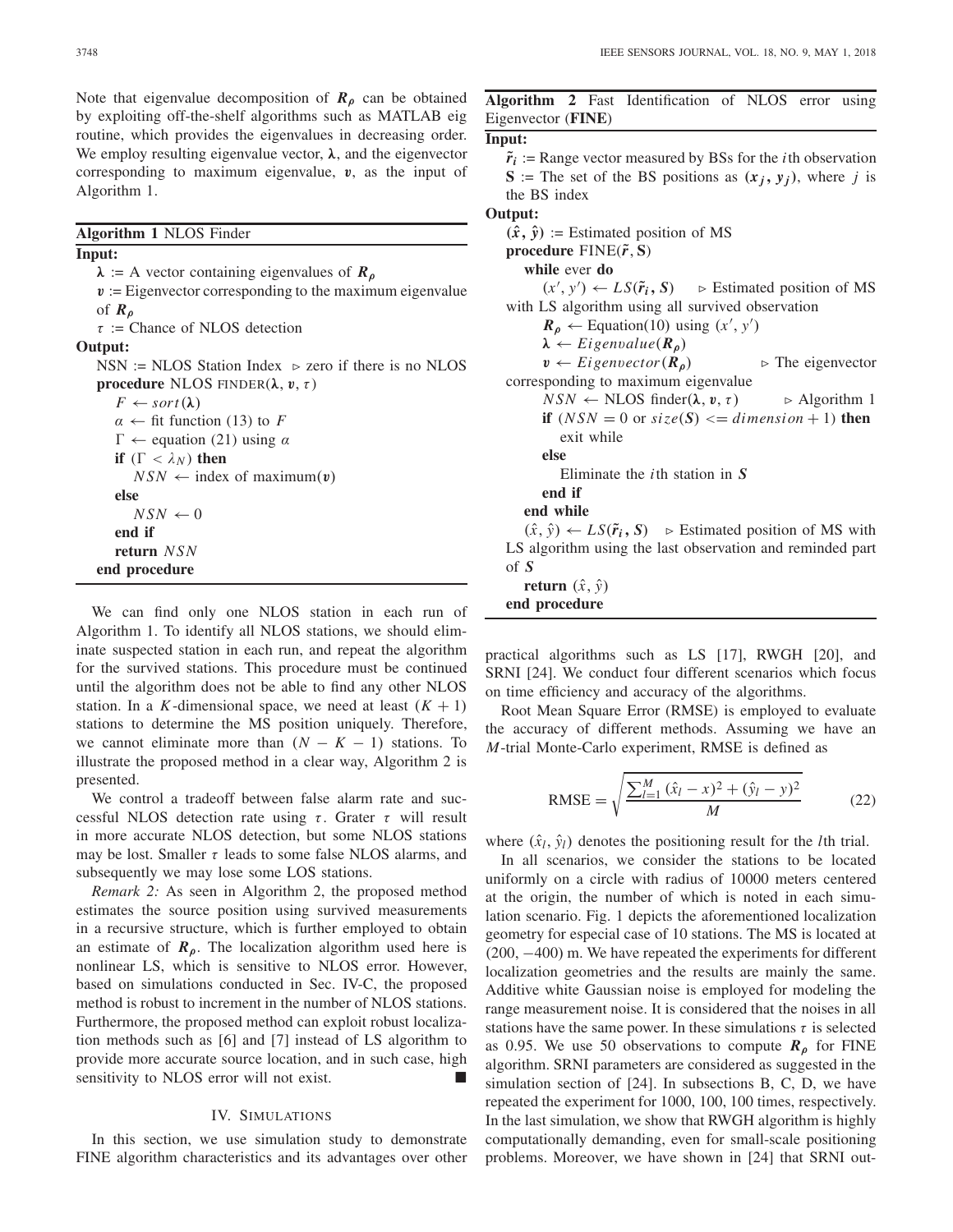

Fig. 1. Sample localization geometry for 10 BSs.



Fig. 2. Elliptical error probability for LS and FINE algorithms.

performs RWGH. Therefore, we have dropped RWGH from the simulations in subsections B and C.

## *A. NLOS Impact*

This simulation is conducted to show how the NLOS error may affect positioning results even in the presence of many stations. We consider a set of 30 BSs, in which the first station experiences an NLOS error of 150 meters. Noise standard deviation is equal for all stations as 10 meters. The scatter plot for LS and FINE algorithms together with 95% Elliptical Error Probability (EEP) curves are depicted in Fig. 2. In this figure, the blue and red dots represent, respectively, the estimates provided by LS and FINE algorithms via a 500-trial ensemble run. The *p*% EEP denote an ellipse covering the estimations in a Monte-Carlo run with probability of *p*. As shown in Fig. 2, the realizations for LS algorithm have a large deviation from the true MS position, while the scatter points and the EEP curve for FINE algorithm are mainly around the actual value of MS position. This result demonstrates that the estimation will be biased in the case of NLOS error for LS algorithm, while FINE algorithm suppresses the error by identifying and eliminating the NLOS stations, and thus, its estimation is unbiased.



Fig. 3. Performance of different methods as a function of noise level.

## *B. Resistance Against Noise*

A reliable algorithm should resist the increment of the noise level. We study this feature of LS, SRNI and FINE algorithms as well as their capability in NLOS mitigation. We consider 15 stations to be employed for localization. The first station measurement is corrupted by 500 meters of NLOS error. In Fig. 3, performance of the aforementioned algorithms are compared in terms of RMSE, when the measurement noise standard deviation varies from 0 to 100 meters with a 5 meter step. As expected, the LS algorithm cannot provide desirable performance in the presence of NLOS and demonstrates the worst accuracy. Furthermore, the proposed method (FINE) outperforms SRNI. This fact shows that when there exist a large number of BSs, it is better to eliminate the NLOS stations than to recover them.

#### *C. Increment in the Number of NLOS Stations*

It is important for an algorithm to stay operational over a different number of NLOS stations. We conduct this simulation to find out the ability of LS, SRNI, and FINE algorithms to deal with more NLOS stations. We consider 20 stations around the MS and a constant standard deviation of 10 meters for all station measurement noises. We suppose only the first station experiences the NLOS error in the first step. Then second station is added to NLOS set and this sequence continues until 12 first stations are corrupted by NLOS. NLOS values for these stations are considered as

$$
\mathbf{n} = (350\ 300\ 500\ 100\ 450\ 200\ 600\ 200\ 500\ 800\ 450\ 500)
$$
\n(23)

The results are summarized in Fig. 4. In fewer NLOS stations, SRNI and FINE algorithms perform similar to each other; however, in the case of more NLOS stations, SRNI loses its accuracy in recovering the NLOS error while FINE remains operational and accurate. Based on our experiments, when we have increased the number of NLOS BSs FINE will be accurate up to 14 out of 20 stations, and after that, all of the investigated algorithms cannot be accurate. However, such a high number of NLOS stations seldom occurs in practice.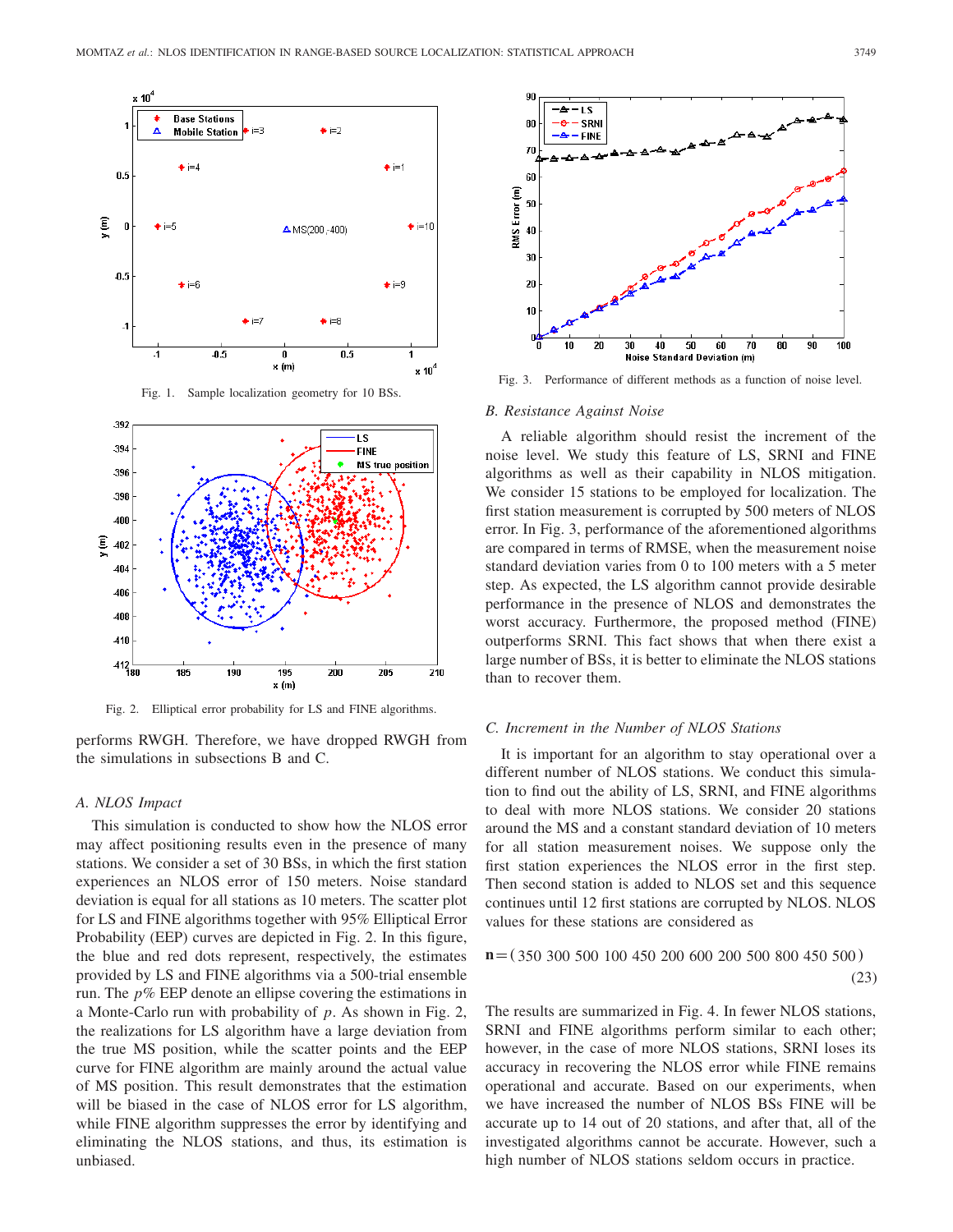

Fig. 4. Performance of localization algorithms versus number of NLOS BSs.



Fig. 5. Required time for different methods versus the number of BSs.

#### *D. Time Complexity Analysis*

The main requirement of NLOS identifier algorithm to be able to deal with many stations is the time complexity. In this part, we increase the number of stations from 5 to 30. Standard deviation of the noise is 10 meters. In this simulation, only the first station experiences an NLOS error of 500 meters. Fig. 5 illustrates the time consumption for LS, RWGH, SRNI and FINE algorithms on an Intel Core i5 2.4 GHz CPU laptop. RWGH needs a calculation time in an exponential relation with the number of stations. This fact limits the operability of RWGH for more BSs. SRNI and FINE algorithms both have acceptable time complexity, but FINE computing time grows in a lower rate.

#### V. CONCLUSION

Localization by range measurements corrupted by NLOS error will result in a large error in position estimation. Many algorithms have been introduced to identify or mitigate this error; they, however, are usually computationally inefficient. In this paper, we proposed a novel algorithm to identify NLOS stations using their statistical characteristics. We found a relation between the eigenvectors of the autocorrelation

function of the error in range measurements and the NLOS vector. In each run of the proposed algorithm, we can find out whether there are NLOS errors or not, and if there is any, which station is the most probable one. Then, we employed a recursive method to identify all of the NLOS stations. Simulation results demonstrated that our algorithm has the best time efficiency and accuracy among stat-of-the-art algorithms. This algorithm can be used for a large set of stations with low complexity. Furthermore, simulations showed that the proposed algorithm remains stable in the increment of NLOS stations and also it has an acceptable resistance against noise.

To conclude, we provide a comparative analysis for the investigated algorithms. Despite low complexity of LS algorithm, it cannot provide desirable accuracy in the presence of NLOS. On the other hand, RWGH method is computationally burdensome, especially for large number of NLOS stations. Both SRNI and FINE have lower complexity and superior accuracy compared with RWGH. Specifically, FINE has the best performance in terms of accuracy and complexity among the investigated algorithms. It has been shown by numerical simulations that the proposed method has almost linear complexity with respect to the number of base stations as well as robustness to the number of NLOS stations, implying its efficiency over relatively large sensor networks.

#### **REFERENCES**

- [1] R. Zekavat and R. M. Buehrer, *Handbook of Position Location: Theory, Practice and Advances*. Hoboken, NJ, USA: Wiley, 2011.
- [2] E. Xu, Z. Ding, and S. Dasgupta, "Source localization in wireless sensor networks from signal time-of-arrival measurements," *IEEE Trans. Signal Process.*, vol. 59, no. 6, pp. 2887–2897, Jun. 2011.
- [3] J.-A. Luo, X.-P. Zhang, Z. Wang, and X.-P. Lai, "On the accuracy of passive source localization using acoustic sensor array networks," *IEEE Sensors J.*, vol. 17, no. 6, pp. 1795–1809, Mar. 2017.
- [4] M. Singh, S. K. Bhoi, and P. M. Khilar, "Geometric constraint-based range-free localization scheme for wireless sensor networks," *IEEE Sensors J.*, vol. 17, no. 16, pp. 5350–5366, Aug. 2017.
- [5] Y. I. Wu, H. Wang, and X. Zheng, "WSN localization using RSS in threedimensional space—A geometric method with closed-form solution," *IEEE Sensors J.*, vol. 16, no. 11, pp. 4397–4404, Jun. 2016.
- [6] S. Gao, F. Zhang, and G. Wang, "NLOS error mitigation for TOA-based source localization with unknown transmission time," *IEEE Sensors J.*, vol. 17, no. 12, pp. 3605–3606, Jun. 2017.
- [7] G. Wang, H. Chen, Y. Li, and N. Ansari, "NLOS error mitigation for TOA-based localization via convex relaxation," *IEEE Trans. Wireless Commun.*, vol. 13, no. 8, pp. 4119–4131, Aug. 2014.
- [8] R. Amiri, F. Behnia, and M. A. M. Sadr, "Exact solution for elliptic localization in distributed MIMO radar systems," *IEEE Trans. Veh. Technol.*, vol. 67, no. 2, pp. 1075–1086, Feb. 2018.
- [9] R. Amiri and F. Behnia, "An efficient weighted least squares estimator for elliptic localization in distributed MIMO radars," *IEEE Signal Process. Lett.*, vol. 24, no. 6, pp. 902–906, Jun. 2017.
- [10] R. Amiri, F. Behnia, and H. Zamani, "Asymptotically efficient target localization from bistatic range measurements in distributed MIMO radars," *IEEE Signal Process. Lett.*, vol. 24, no. 3, pp. 299–303, Mar. 2017.
- [11] R. Amiri, F. Behnia, and M. A. M. Sadr, "Efficient positioning in MIMO radars with widely separated antennas," *IEEE Commun. Lett.*, vol. 21, no. 7, pp. 1569–1572, Jul. 2017.
- [12] R. Amiri, F. Behnia, and M. A. M. Sadr, "Positioning in MIMO radars based on constrained least squares estimation," *IEEE Commun. Lett.*, vol. 21, no. 10, pp. 2222–2225, Oct. 2017.
- [13] R. Amiri, F. Behnia, and H. Zamani, "Efficient 3-D positioning using time-delay and AOA measurements in MIMO radar systems," *IEEE Commun. Lett.*, vol. 21, no. 12, pp. 2614–2617, Dec. 2017.